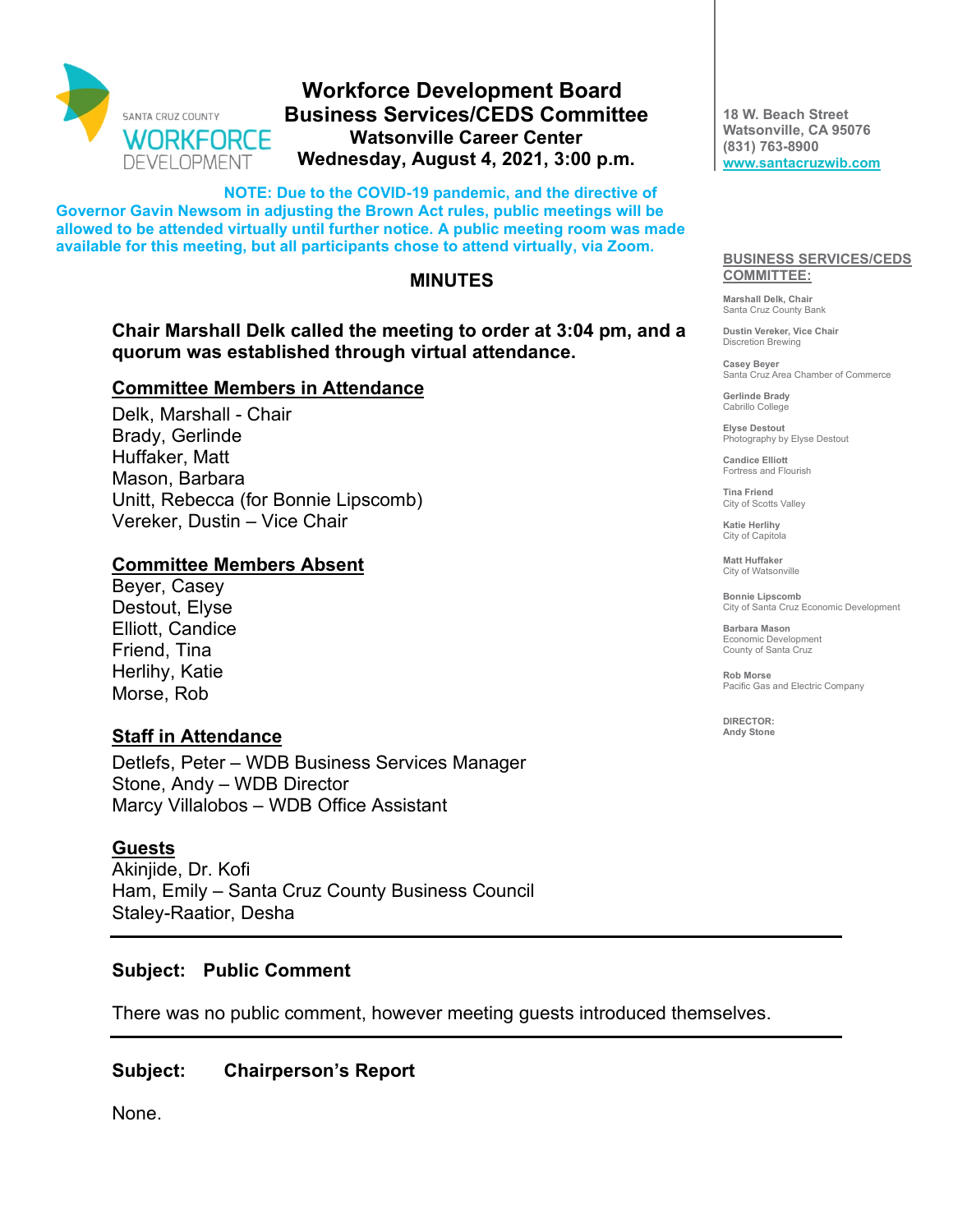#### **Subject: Action Items:**

### **Item 1 - Approval of the April 7, 2021 Meeting Minutes**

**Action:** It was moved to approve the Action Item.

| <b>Status:</b> | Motion to Approve Action Item: | <b>Dustin Vereker</b>       |
|----------------|--------------------------------|-----------------------------|
|                | Motion Seconded:               | Rebecca Unitt               |
|                | Abstention:                    | <b>None</b>                 |
|                | Committee Action:              | All in favor, motion passed |

#### **Subject: Report Items:**

### **Item 2 – WDB Staff Updates**

WDB Business Services Manager, Peter Detlefs, gave the committee updates on the American Rescue Plan Act Funding, WIOA Request for Proposals (RFP), Career Services webpage, and updates on the tasks that Full Capacity Marketing is currently working on including reviewing current marketing materials and developing a tag line.

**Action**: No action taken, informational item only.

#### **Item 3 – Contracted Service Provider Report**

Scheduled presenter, SBDC Director Brandon Napoli, was not able to attend. WDB Business Services Manager, Peter Detlefs, gave a summary on the layoff aversion for SBDC and shared that the contractor had exceeded their goals.

**Action**: No action taken, informational item only.

#### **Item 4 – Comprehensive Economic Development Strategy 5-Year Plan**

WDB Business Services Manager, Peter Detlefs, reviewed Goal 3: Support and Foster Entrepreneurialism and Small Business of the strategic plan with the committee. Members of the committee shared current activities including the City of Santa Cruz's new Downtown Pops! Program designed to lower the barriers to entry for businesses looking to open a brick-and-mortar space; the City of Watsonville putting focus on downtown revitalization and shared workspace; and the Santa Cruz County Economic Development discussed the use of walk-up windows to help with illegal food vending.